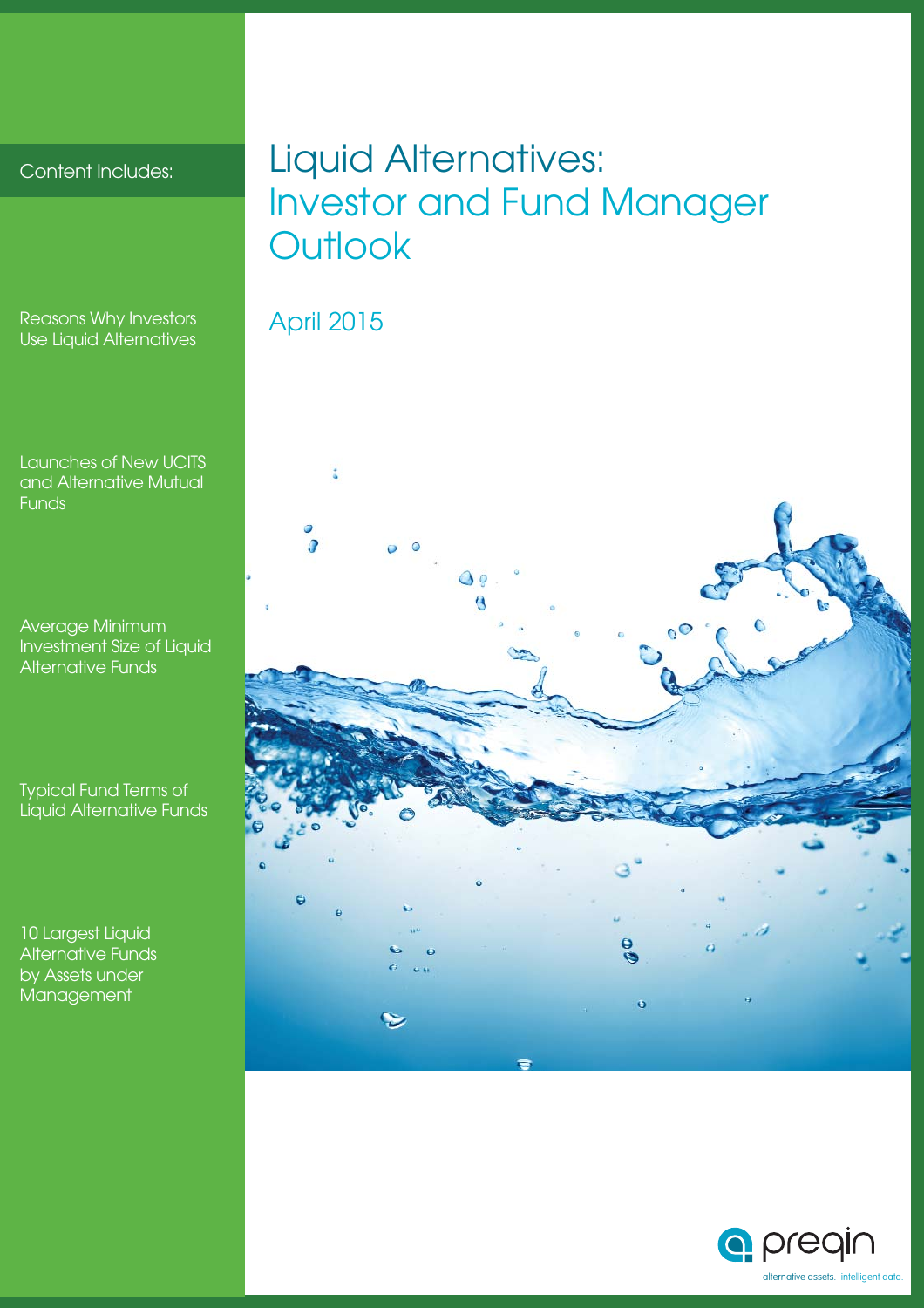# Liquid Alternatives - Introduction

The rise of liquid alternative products, such as UCITS and alternative mutual funds, have opened up the possibility of hedge fund investment for more than just the largest investors. These regulated products, with lower investment minimums and fees, have proved attractive to retail clients, and institutional investors and funds of hedge funds have shown an increasing interest in these products. In this section, we examine the current universe of hedge funds structured under

the UCITS and '40 act regimes, taking a closer look at the barriers to entry and the investors in these funds.





*Source: Preqin Investor Interviews, November 2014*

| <b>Average Minimum Investment Size of Alternative</b><br><b>Mutual Funds</b> | <b>Performance in 2014</b>                                   |
|------------------------------------------------------------------------------|--------------------------------------------------------------|
| \$190,000<br>Alternative Mutual Funds                                        | F1.45%<br>Return of UCITS funds over 2014.                   |
| \$414,000<br><b>UCITS Funds</b>                                              |                                                              |
| $$1.261$ mn<br>Commingled Hedge Funds                                        | Return of alternative mutual funds<br>$+4.36%$<br>over 2014. |

*Source: Preqin Hedge Fund Analyst*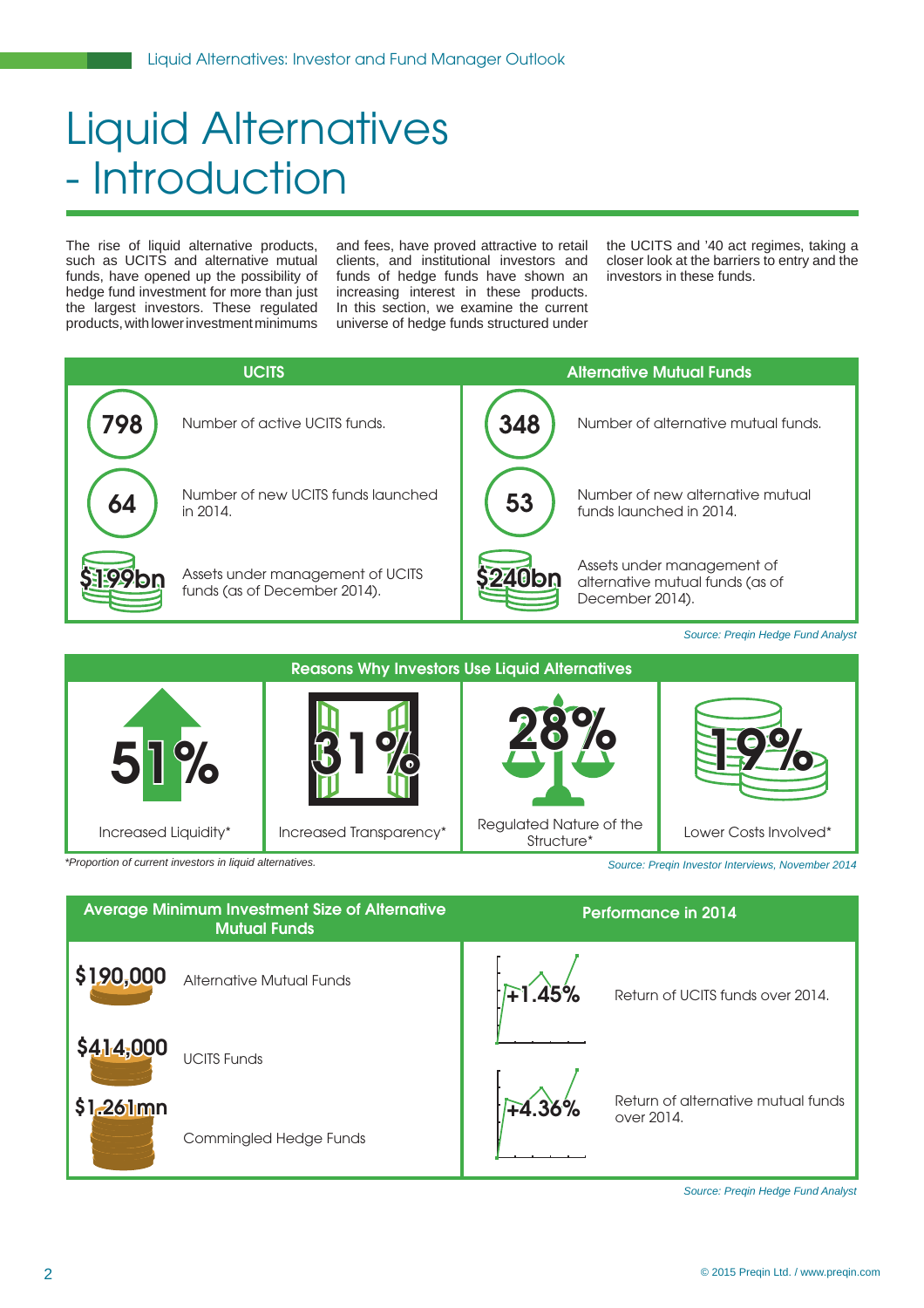# Overview of Liquid Alternative Funds

## **Fig. 1:** Investors' Reasons for Investing in Liquid Alternatives

In recent years, there has been a proliferation of alternative routes into hedge funds, with new structures rising to prominence that offer investors greater liquidity and transparency with lower barriers to entry. In Europe, the UCITS structure has been a way for hedge funds to offer their hedge fund strategies to those investors looking to allocate to hedge funds through a more regulated and liquid product. Similarly, in the US, there has been significant growth in the number of hedge funds offered through a '40 act mutual fund structure. In this section, we take a look at the demand for liquid alternatives and why they are attractive to investors.

### Why Do Investors Allocate to Liquid Alternatives?

Pregin surveyed institutional investors with a current allocation to an alternative mutual fund or UCITS product in order to gain insight into their attitudes towards investing in liquid alternatives (Fig. 1). The majority of those interviewed (53%) cited increased liquidity as the leading reason for investing in hedge funds through a liquid alternative structure. Looking at Fig. 2, we can see that both alternative mutual funds and UCITS funds grant their investors more frequent access to capital compared to traditional, commingled hedge funds, which makes them an attractive solution for investors that want frequent access to capital. Increased transparency (31%) and access to a regulated strategy (28%) are other leading reasons for investing in liquid alternatives.



*Source: Preqin Investor Interviews, November 2014*

## **Fig. 2:** Mean Terms & Conditions for Liquid Alternative Funds vs. Hedge Funds

| <b>Terms &amp; Conditions</b> | <b>UCITS Funds</b> | <b>Alternative Mutual</b> | <b>Hedge Funds</b> |
|-------------------------------|--------------------|---------------------------|--------------------|
| Minimum Investment (\$000s)   | 414                | 190                       | 1.261              |
| <b>Management Fees</b>        | 1.42%              | 1.04%                     | 1.55%              |
| Redemption Frequency (Days)   |                    |                           | 56                 |

*Source: Preqin Hedge Fund Analyst*

Liquid alternative funds also have lower barriers to entry which make them accessible to a wide range of investors (Fig. 2). The minimum investment for alternative mutual funds is \$190,000; the average hedge fund, on the other hand, requires a minimum investment that is five times higher. UCITS funds

have an average minimum investment size of \$414,000. Nineteen percent of investors stated that they allocate to liquid alternatives as a lower-cost route into hedge fund investment (Fig. 1). Both UCITS and alternative mutual funds charge, on average, lower management fees than commingled hedge funds (Fig.

# **Fig. 3:** Proportion of Investors Allocating to Liquid Alternative Hedge Funds



# **Fig. 4:** UCITS Fund Launches Each Year as a Proportion of Total Hedge Fund Launches



**Source: Preqin Hedge Fund Investor Profiles** 

*Source: Preqin Hedge Fund Analyst*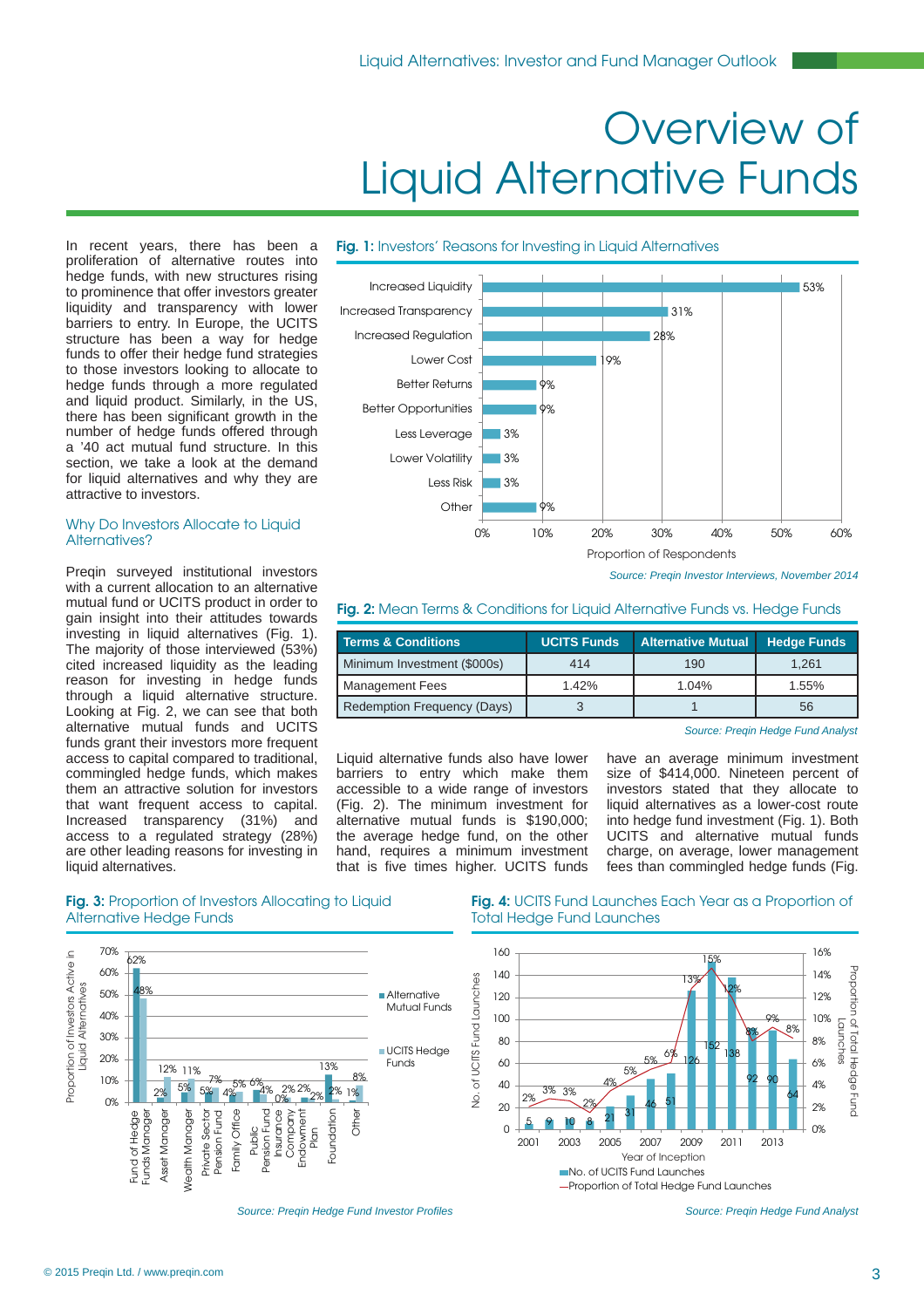2). These traits have opened up the opportunity to invest in hedge funds to a wider audience of investors; in turn, those hedge fund managers that offer their strategies as liquid alternatives can grow assets across a broad spectrum of allocators.

# Investors in Liquid Alternatives

Fig. 3 shows that fund of hedge funds managers make up the largest proportion of investors with an allocation to alternative mutual funds (62%) and UCITS hedge funds (48%). Fund of hedge funds managers were among the earliest adopters of these products, and many have begun to use liquid alternatives as part of their wider hedge fund investments. Asset managers and wealth managers account for 12% and 11% respectively of investors allocating to UCITS funds; the liquid, transparent and familiar structure meets the needs of the clients these asset managers and wealth managers serve, and these groups play a significant role in channelling capital into liquid alternatives. In the US, foundations have a significant interest in alternative mutual funds: 13% of all alternative mutual fund investors tracked by Preqin are in this group.

#### Liquid Alternative Fund Launches

Alternative mutual funds have seen a rise in prominence over the past few years, as shown in Fig. 5. 2014 saw the highest number of alternative mutual fund launches on record; it is likely the final number of alternative mutual funds launched in 2014 will be even higher than this, as more data becomes available in the first half of 2015. This illustrates that fund managers are increasingly looking to diversify their product line-up to meet the demands of a growing audience of investors looking to gain access to hedge fund strategies. Undeniably, 2014 has witnessed the growth in significance of alternative mutual funds within the hedge fund industry, with the proportion of alternative mutual fund launches reaching the highest on record, at 7% of all hedge fund launches.

In contrast, there has been a decline in the number of UCITS-compliant hedge fund launches over the past few years (Fig. 4). Post-financial crisis, there was a surge in UCITS launches as fund managers responded to investor demands for liquid, regulated and transparent structures with new products that could meet these needs. This increase in the number of UCITS launches reached a peak in 2010, a year in which 152 new UCITS products came into market. In 2014, 64 hedge funds strategies offering a UCITS

# **Fig. 5:** Alternative Mutual Fund Launches Each Year as a Proportion of Total Hedge Fund Launches



*Source: Preqin Hedge Fund Analyst*



# **Fig. 6:** Strategy Breakdown of UCITS Fund Launches by Year of Inception





### **Fig. 7:** Strategy Breakdown of Alternative Mutual Fund Launches by Year of **Inception**

*Source: Preqin Hedge Fund Analyst*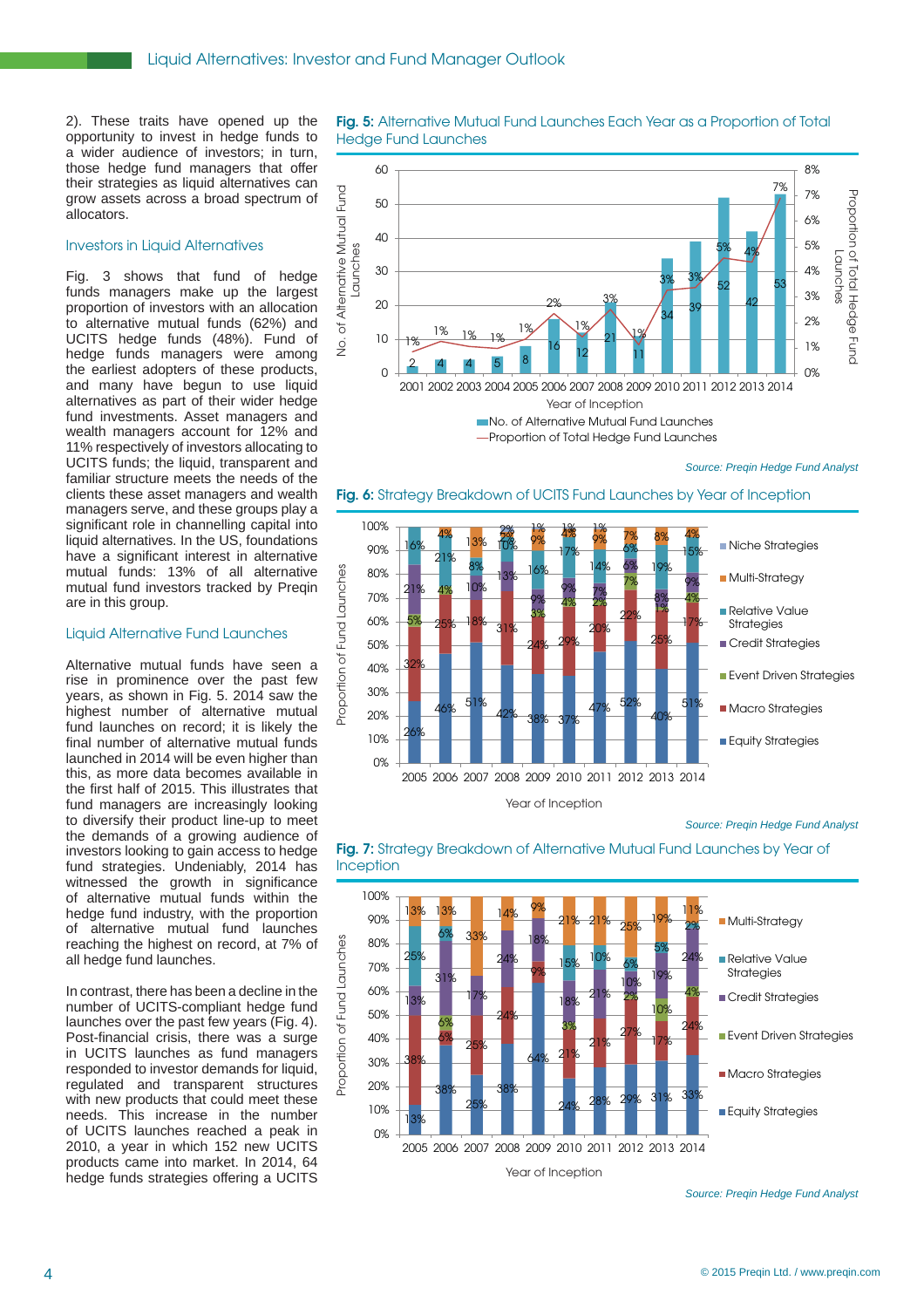structure were launched; however, this number is expected to increase to around the same level as seen in 2013 and 2012, 90 and 92 respectively, as more data becomes available.

It is unsurprising, given the liquidity restrictions imposed on the structures, that liquid strategies, such as equity strategies and macro strategies, are dominating both the alternative mutual fund and UCITS landscape (Fig. 7 and Fig. 6, respectively). However, despite offering daily liquidity, a greater proportion of alternative mutual funds offer credit strategies than is seen among UCITS funds; in 2014, nearly a quarter of all alternative '40 act fund launches had a credit focus, compared to just 9% of UCITS.

### Performance of Liquid Alternatives

As regulated products, liquid alternatives are subject to restrictions on the instruments and leverage that fund managers can employ, which limits the implementation of the full hedge fund strategy. As a result, these products tend to produce lower returns, with lower volatility than their commingled hedge fund counterparts (Fig. 10)

In 2014, UCITS hedge funds were unable to avoid the difficulties affecting the broader hedge fund industry, posting 1.45% for the year. This was more than five percentage points down on the gains posted in 2013 (+6.82%). Q4 proved to be the worst quarter for UCITS funds. with a slight gain in November failing to offset the marginal declines seen in October and December (Fig. 8).

In the alternative mutual fund space, Q3 proved the most testing, with a loss in July followed by a decline in September, representing the worst month for alternative mutual funds in over a year. Despite the performance in 2014 failing to match the double-digit return generated in the same period last year, the Alternative Mutual Fund benchmark beat the Pregin All-Strategies Hedge Fund benchmark in 2014 (Fig. 9).

Despite the disappointing performance in 2014, UCITS-compliant hedge funds and alternative mutual funds continue to demonstrate their ability to consistently deliver absolute returns over the longer term. Annualized gains of 3-5% were posted by UCITS hedge funds over the two-, three- and five-year periods to the end of 2014. Although more volatile (Fig. 8), alternative mutual funds have delivered higher returns in the region of 6-8% over the same periods (Fig. 9).



*Source: Preqin Hedge Fund Analyst*





*Source: Preqin Hedge Fund Analyst*

**Fig. 10: Rolling Volatility of UCITS Hedge Funds, Alternative Mutual Funds,** Hedge Funds and S&P 500 Benchmark, January 2012 - December 2014\*



*Source: Preqin Hedge Fund Analyst*

*\*Please note, all performance information includes preliminary data for December 2014 based on net returns reported to Preqin in early January 2015. Although stated trends and comparisons are not expected to alter signifi cantly, fi nal benchmark values are subject to change.*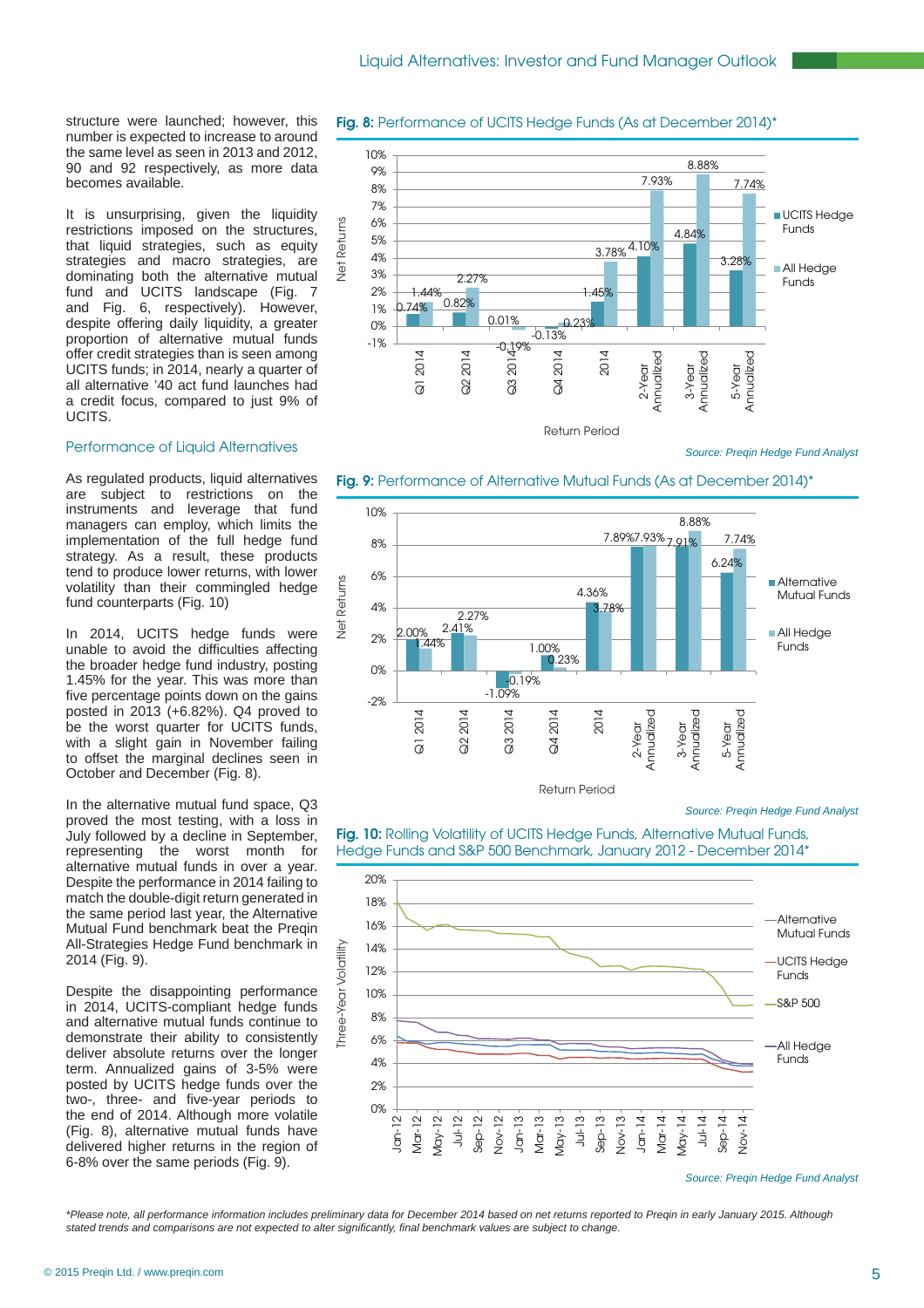### **Outlook**

As more investors look to diversify their portfolios by investing in hedge fund strategies, there has been a proliferation of alternative structures to the offshore commingled product to allow these investors access to the asset class. The US mutual fund structure and European UCITS structure have allowed fund managers to replicate their strategies in a transparent, liquid, regulated and familiar structure, which can appeal to both retail clients and, increasingly, institutional investors. Although the limitations on the strategy may impact the ability of liquid alternatives to deliver the same level of performance as hedge funds, the lower volatility and barriers to entry will continue to appeal to investors seeking alternative investments which can deliver consistent, risk-adjusted returns. For fund managers

looking to strengthen their product offerings and appeal to a broader group of investors, the growing interest in these products from a large range of investors may lead to inflows in 2015.

# **Fig. 11: 10 Largest Liquid Alternative Funds by Assets under Management**

| <b>Fund</b>                                                        | <b>Manager</b>                                 | <b>Structure</b>               | <b>Assets under</b><br><b>Management</b> | <b>Core Strategy</b>      |
|--------------------------------------------------------------------|------------------------------------------------|--------------------------------|------------------------------------------|---------------------------|
| Standard Life Global Absolute Return<br><b>Strategies Fund</b>     | <b>Standard Life Investments</b>               | <b>UCITS</b>                   | \$35.4bn as at<br>30 September 2014      | Multi-Strategy            |
| J.P. Morgan Strategic Income<br><b>Opportunities Fund</b>          | J.P. Morgan Asset<br>Management                | <b>Alternative Mutual Fund</b> | \$26.9bn as at<br>30 September 2014      | Long/Short Credit         |
| <b>GS Strategic Income Fund</b>                                    | Goldman Sachs Asset<br>Management              | <b>Alternative Mutual Fund</b> | \$25.9bn as at<br>30 September 2014      | Long/Short Credit         |
| <b>BlackRock Strategic Income</b><br><b>Opportunities Fund</b>     | <b>BlackRock Alternative</b><br>Investors      | <b>Alternative Mutual Fund</b> | \$20,5bn as at<br>30 September 2014      | Long/Short Credit         |
| MainStay Marketfield Fund                                          | <b>MainStay Investments</b>                    | <b>Alternative Mutual Fund</b> | $$16.0bn$ as at<br>30 September 2014     | Multi-Strategy            |
| JPMIF Income Opportunity Fund                                      | J.P. Morgan Asset<br>Management                | <b>UCITS</b>                   | \$9.5bn as at<br>30 September 2014       | Fixed Income<br>Arbitrage |
| Morgan Stanley Investment Funds -<br><b>Diversified Alpha Plus</b> | Morgan Stanley<br><b>Investment Management</b> | <b>UCITS</b>                   | \$8.6bn as at<br>30 September 2014       | Macro                     |
| Gateway Fund                                                       | Natixis Global Asset<br>Management             | <b>Alternative Mutual Fund</b> | \$8.0bn as at<br>30 September 2014       | Long/Short Equity         |
| <b>AQR Managed Futures Strategy</b><br>Fund                        | <b>AQR Capital Management</b>                  | <b>Alternative Mutual Fund</b> | \$6.4bn as at<br>30 September 2014       | Managed<br>Futures/CTA    |
| John Hancock Global Absolute<br>Return Strategies Fund             | John Hancock<br>Investments                    | <b>Alternative Mutual Fund</b> | \$5.9bn as at<br>30 September 2014       | Multi-Strategy            |

*Source: Preqin Hedge Fund Analyst*

# **Key Facts**



Proportion of investors in liquid alternatives that allocate capital as a result of the increased<br>liquidity of these funds.



Proportion of investors in These funds have lower<br>liquid alternatives that<br>allocate capital as a<br>result of the increased<br>liquidity of these funds.<br>hedge fund strategies. investment minimums and fees, which allow smaller investors and retail clients to access hedge fund strategies.



Alternative mutual funds have outperformed alternative UCITS on a one-, two-, three- and five-year annualized basis.

# Data Source:

Preqin's Hedge Fund Analyst contains detailed profiles for over 1,400 UCITS and alternative mutual funds, including information on investment focus, fund strategies, geographic and industry preferences, and much more.

Preqin's Hedge Fund Investor Profiles provides access to comprehensive profiles for over 340 investors that are open to investing in liquid alternative funds. Profiles include information on current and target allocations to hedge funds, assets under management, strategy and geographic preferences and much more.

For more information, please visit:

www.preqin.com/hedge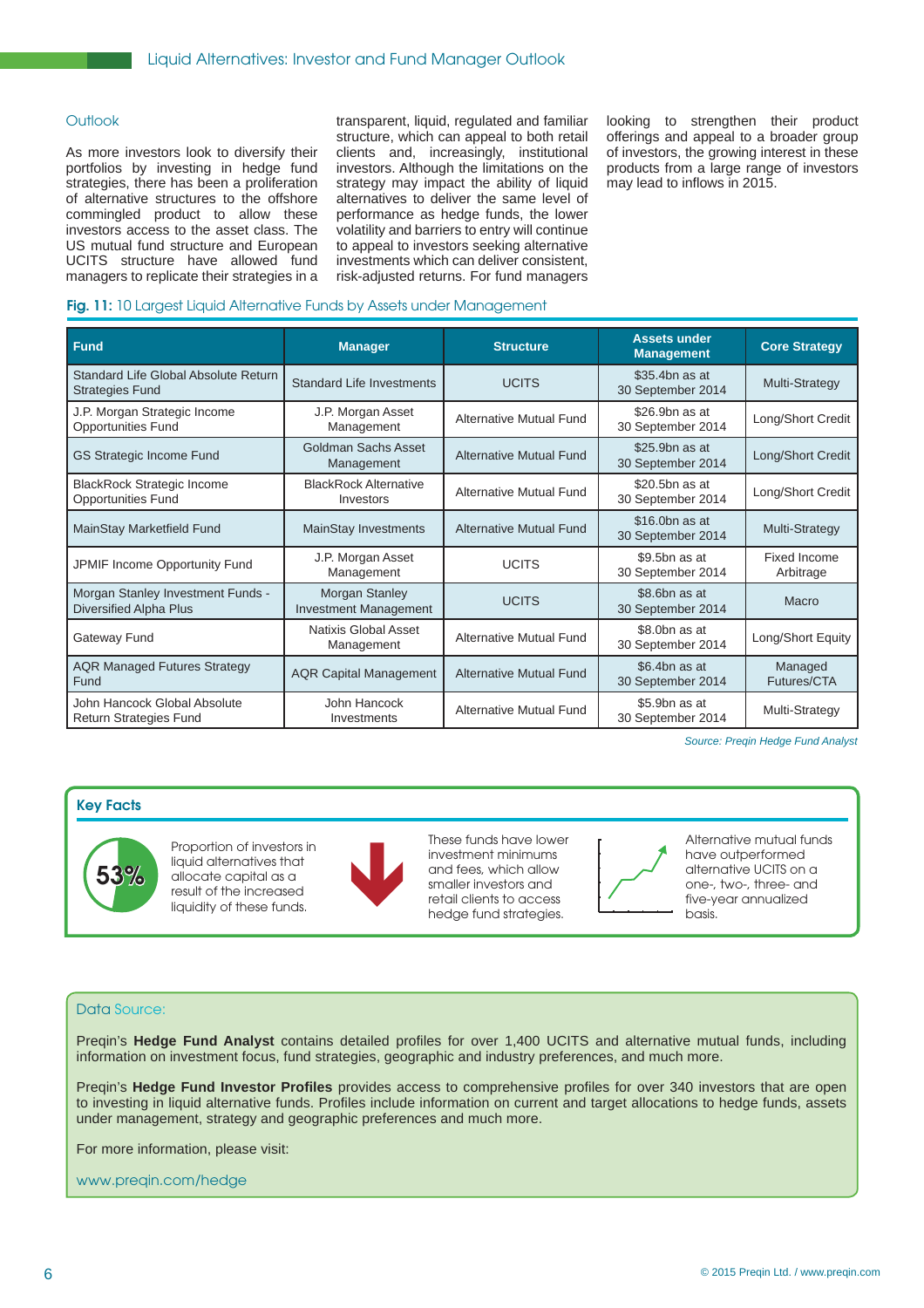# Performance of UCITS and Alternative Mutual Funds

# **Fig. 12:** Net Returns of Top Performing UCITS Hedge Funds in 2014

| <b>Fund</b>                                        | <b>Manager</b>              | <b>Core Strategy</b> | Net Return in<br>2014 (%) |
|----------------------------------------------------|-----------------------------|----------------------|---------------------------|
| Montserrat Global Fund - B                         | Auriga Investors            | Long/Short Equity    | 54.38                     |
| SEB Asset Selection Opportunistic Fund - C (H-NOK) | <b>SEB Asset Management</b> | Macro                | 34.83                     |
| Milltrust India Fund                               | Milltrust International     | Long Bias            | 29.33                     |
| <b>GAM Star Discretionary FX - GBP</b>             | GAM                         | Foreign Exchange     | 23.30                     |
| Sector Healthcare Value Fund - Class A NOK         | Sector Asset Management     | Long Bias            | 21.15                     |

*Source: Preqin Hedge Fund Analyst*

# **Fig. 13:** Net Returns of Top Performing Alternative Mutual Funds in 2014

| <b>Fund</b>                                                 | <b>Manager</b>                         | <b>Core Strategy</b>      | <b>Net Return in</b><br>2014 (%) |
|-------------------------------------------------------------|----------------------------------------|---------------------------|----------------------------------|
| Daman Fifth Fund                                            | Daman Investments                      | Long Bias, Value-Oriented | 231.95                           |
| Biotechnology UltraSector ProFund - Investor Class          | <b>ProFund Advisors</b>                | Long/Short Equity         | 45.20                            |
| Health Care UltraSector ProFund - Investor Class            | <b>ProFund Advisors</b>                | Long/Short Equity         | 36.83                            |
| <b>BlackRock Real Estate Securities Fund - Investor A</b>   | <b>BlackRock Alternative Investors</b> | Long/Short Equity         | 31.18                            |
| Touchstone Global Real Estate Fund - Institutional<br>Class | <b>Touchstone Investments</b>          | Long/Short Equity         | 30.37                            |

*Source: Preqin Hedge Fund Analyst*

# **Fig. 14:** Net Returns of Top Performing UCITS Hedge Funds, January 2012 - December 2014

| <b>Fund</b>                                     | <b>Manager</b>                     | <b>Core Strategy</b> | <b>Annualized Return,</b><br>2012-2014 (%) |
|-------------------------------------------------|------------------------------------|----------------------|--------------------------------------------|
| Montserrat Global Fund - B                      | Auriga Investors                   | Long/Short Equity    | 39.72                                      |
| Arcus Japan Fund - Relative Institutional Class | Arcus Investment                   | Long Bias            | 29.83                                      |
| Sector Healthcare Value Fund - Class A NOK      | Sector Asset Management            | Long Bias            | 28.80                                      |
| Tiburon Taiko Fund - Class A (JPY)              | <b>Tiburon Partners</b>            | Long Bias            | 22.96                                      |
| Vitruvius Japanese Equity Portfolio - BI (JPY)  | <b>Belgrave Capital Management</b> | Long Bias            | 22.91                                      |

*Source: Preqin Hedge Fund Analyst*

# **Fig. 15:** Net Returns of Top Performing Alternative Mutual Funds, January 2012 - December 2014

| Fund                                                                 | <b>Manager</b>          | <b>Core Strategy</b>      | <b>Annualized Return,</b><br>2012-2014 (%) |
|----------------------------------------------------------------------|-------------------------|---------------------------|--------------------------------------------|
| Biotechnology UltraSector ProFund - Investor<br><b>Class</b>         | <b>ProFund Advisors</b> | Long/Short Equity         | 73.05                                      |
| Daman Fifth Fund                                                     | Daman Investments       | Long Bias, Value-Oriented | 72.62                                      |
| Health Care UltraSector ProFund - Investor Class                     | <b>ProFund Advisors</b> | Long/Short Equity         | 41.93                                      |
| <b>I Consumer Services UltraSector ProFund -</b><br>I Investor Class | <b>ProFund Advisors</b> | Long/Short Equity         | 38.27                                      |
| Merk Currency Enhanced U.S. Equity Fund -<br>I Institutional Class   | Merk Investments        | Foreign Exchange          | 21.58                                      |

*Source: Preqin Hedge Fund Analyst*

## Access In-Depth Data on Top Performing Hedge Funds

Preqin's **Hedge Fund Analyst** features performance data for more than 11,200 hedge funds and share classes worldwide, offering a complete overview of the performance of the industry over time. Use **Hedge Fund Analyst** to:

- Access detailed profiles of each individual fund and its manager
- Analyze top performing funds by core strategy
- View information on key contacts at each top performing fund

For more information on **Hedge Fund Analyst**, or to arrange a demonstration, please visit: www.preqin.com/hfa